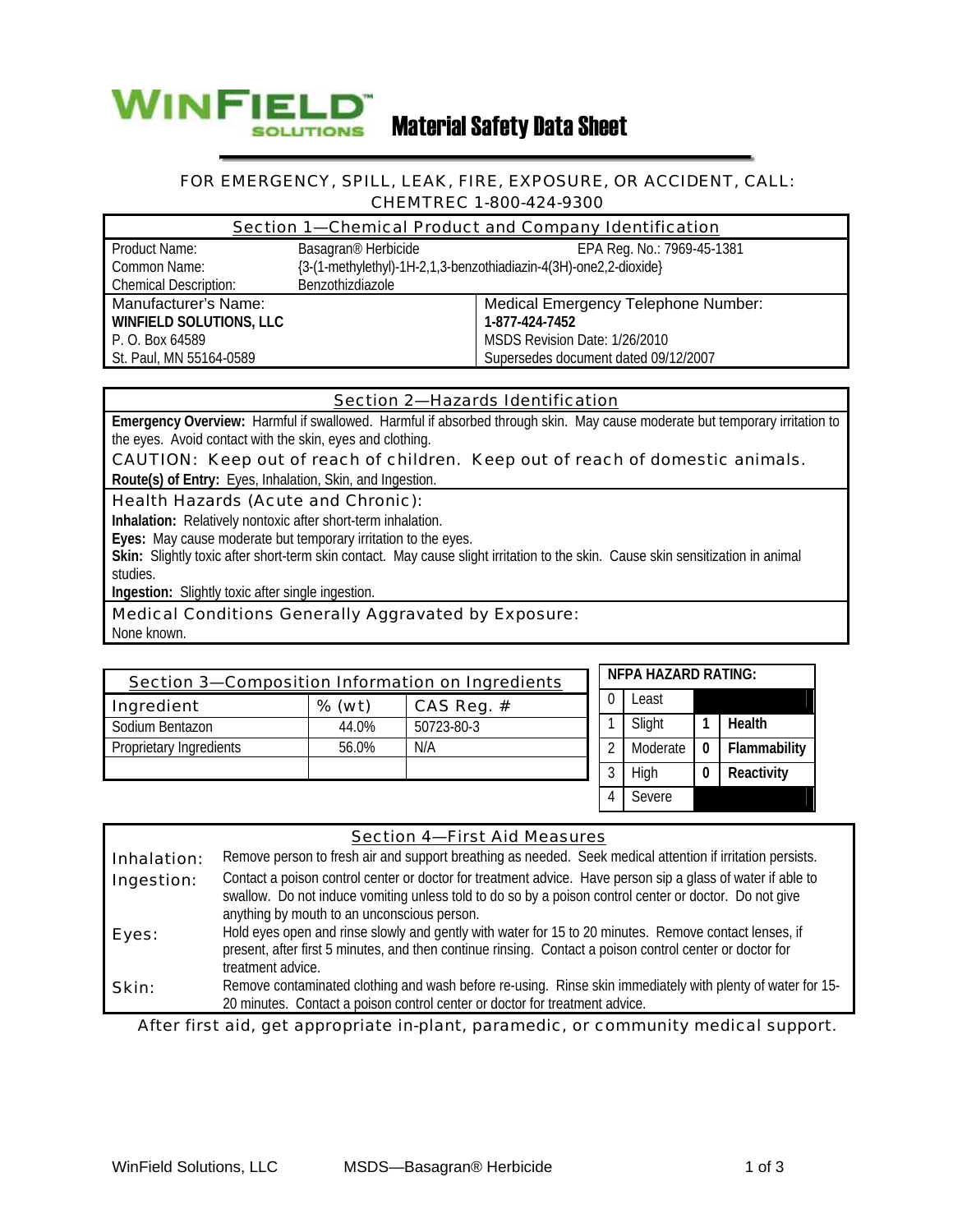# Section 5—Fire and Explosion Hazard Data

**Extinguishing Media:** Water, dry extinguishing media, carbon dioxide, foam

**Special Fire Fighting Procedures:** Wear self-contained breathing apparatus and full bunker gear. Smoke and fumes from fire may contain hazardous components.

Hazardous Combustion Products: Carbon monoxide, carbon dioxide, hydrocarbons, nitrogen oxides, sulfur oxides. If product is heated above decomposition temperature, toxic vapors will be released.

**Unusual Fire and Explosion Hazards:** N/A

# Section 6—Accidental Release Measures

**Small Spills:** Clean-up personnel should wear suitable personal protective clothing and equipment. Spills when handling should be cleaned up immediately to prevent spreading. Pick up with suitable absorbent material. **Large Spills:** Clean-up personnel should wear suitable personal protective clothing and equipment. Pick up with suitable absorbent material. Place into suitable containers for reuse or disposal in a licensed facility. If application of spilled product is not possible, then spills should be contained and placed in suitable containers for disposal or beneficially used.

**Containment:** Do not release into sewers or waterways. Dike spills to prevent contamination to water supplies. After decontamination, spill area can be washed with water. Collect wash water for approved disposal.

#### Section 7—Precautions for Safe Handling and Use

**Precautions to Be Taken in Handling and Storage:** Store in cool, dry areas away from children, feed and food products and sources of heat. Immediately clean up spills that occur during handling or storage. Protect from temperatures below 0°C. Keep containers tightly sealed when not in use. Keep away from sources of ignition – No smoking. **Other Precautions:** Consult Local, State, and Federal regulations pertaining to storage and disposal.

# Section 8—Control Measures/Personal Protection

**Respiratory Protection:** Seek professional advice prior to respirator selection and use. Follow OSHA respirator regulations (29 CFR 1910.134) and, if necessary, wear an MSHA/NIOSH-approvedTC23C Chemical/Mechanical type filter system to remove a combination of particles, gas and vapors.

**Ventilation: Local Exhaust:** Provide general or local exhaust ventilation systems to maintain airborne concentrations below OSHA PELs. Local exhaust ventilation is preferred.

**Protective Gloves:** Wear chemically protective gloves.

**Eye Protection:** Wear protective eyeglasses with side-shields or chemical safety goggles. Contact lenses or not eye protective devices. Wear face shield if splashing hazard exists.

**Other Protective Clothing or Equipment:** Wear chemically protective boots, aprons, and gauntlets to prevent prolonged or repeated skin contact.

**Work/Hygienic Practices:** Never eat, drink, nor smoke in work areas. Practice good hygiene after using this material, especially before eating, drinking, smoking, using the toilet, or applying cosmetics.

| <b>Section 9-Physical/Chemical Characteristics</b> |                                                                      |                                |                 |  |
|----------------------------------------------------|----------------------------------------------------------------------|--------------------------------|-----------------|--|
| <b>Physical State:</b>                             | Liquid                                                               | Specific Gravity ( $H_2O=1$ ): | $1.19$ g/ml     |  |
| Vapor Pressure (mm Hg):                            | Not determined                                                       | <b>Freezing Point:</b>         | $-11^{\circ}$ C |  |
| Vapor Density (Air=1):                             | Not determined                                                       | <b>Boiling Point:</b>          | $212^{\circ}F$  |  |
| Solubility in Water (wt %):                        | Fully soluble                                                        | pH:                            | $8.0 - 9.0$     |  |
| Appearance and odor:                               | Yellowish, brown liquid with mild,<br>uncharacteristic sweetish odor | Flash Point:                   | Not determined  |  |

# Section 10—Reactivity Data

**Stability:** Product stable at room temperature in closed containers under normal storage and handling conditions.

**Chemical Incompatibilities:** Strong acids and strong oxidizing agents.

**Conditions to Avoid:** Avoid all sources of ignition: heat, sparks, open flame. Avoid extreme temperatures. Avoid prolonged exposure to extreme heat. Avoid contamination. Avoid electro-static discharge. Avoid prolonged storage.

**Hazardous Decomposition Products:** No hazardous decomposition products if stored and handled as prescribed/indicated. Prolonged thermal loading can result in products of degradation being given off. Possible thermal decomposition products: carbon monoxide, carbon dioxide, sulfur dioxide, nitrogen oxide, hydrocarbons.

**Hazardous Polymerization:** N/A